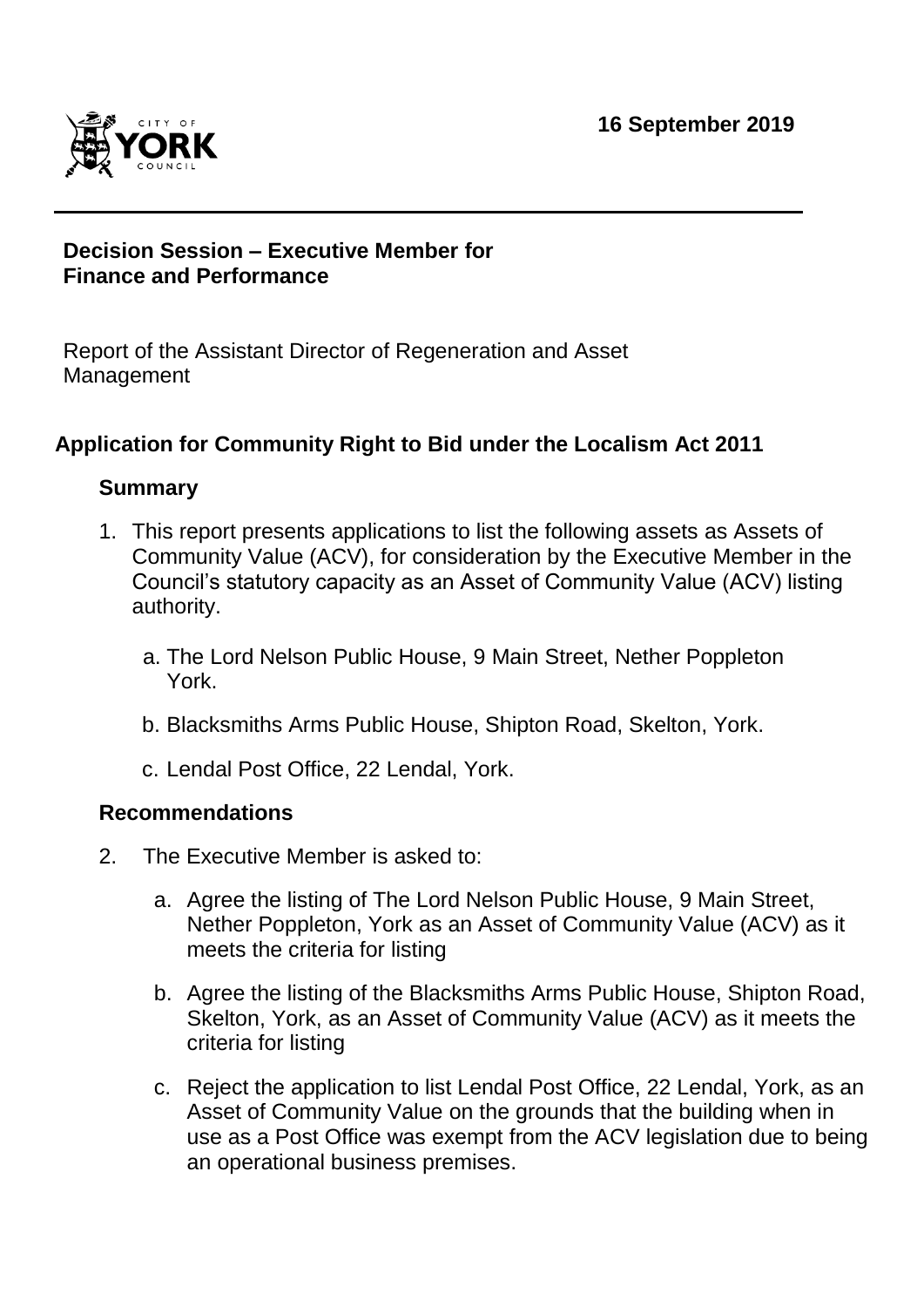Reason: To ensure the Council meets its legislative requirements of the Localism Act 2011 and promotes community access to community facilities.

# **Background**

- 3. The purpose behind the provisions set out in the Localism Act 2011 are to ensure that property (land and building) assets which are currently used to the benefit of the local communities are not disposed of without the local community being given a fair opportunity to bid for these assets when they are put on the open market. This right is not simply to accommodate 'public assets' but also private assets, the test is whether such assets are viewed as 'assets of community value'. These assets therefore could be currently owned by the public, private or voluntary sector.
- 4. The definition of 'land of community value' is set out in section 88 of the Localism Act 2011. To be considered as an asset of community value the land or property must be satisfy either of the following criteria:

an actual current non-ancillary use of the building or other land furthers the well-being or social interests of the community and whether it is realistic to think that there can continue to be non-ancillary use of the building or other land which will further (whether or not in the same way) the social well-being or social interests of the local community

OR

there is a time in the recent past when an actual non-ancillary use of the building or other land furthered the social well-being or social interests of the local community and it is realistic to think that there is a time within the next 5 years when there could be non-ancillary use (whether or not the same use as before) that would further the social well-being or social interests of the local community

5. There is no exhaustive list of what is considered to be an asset of community value but cultural, recreational and sporting interests are included. Excluded specifically are residential type properties (such as hotels, housing in multiple occupation and residential caravan sites) and operational land of statutory undertakers.

## **The process**

6. The regulations set out how potential assets can be listed which in brief is as follows:

**Nomination** – this can be by a voluntary or community body with a local connection. Includes parish councils, neighbourhood forums, charities,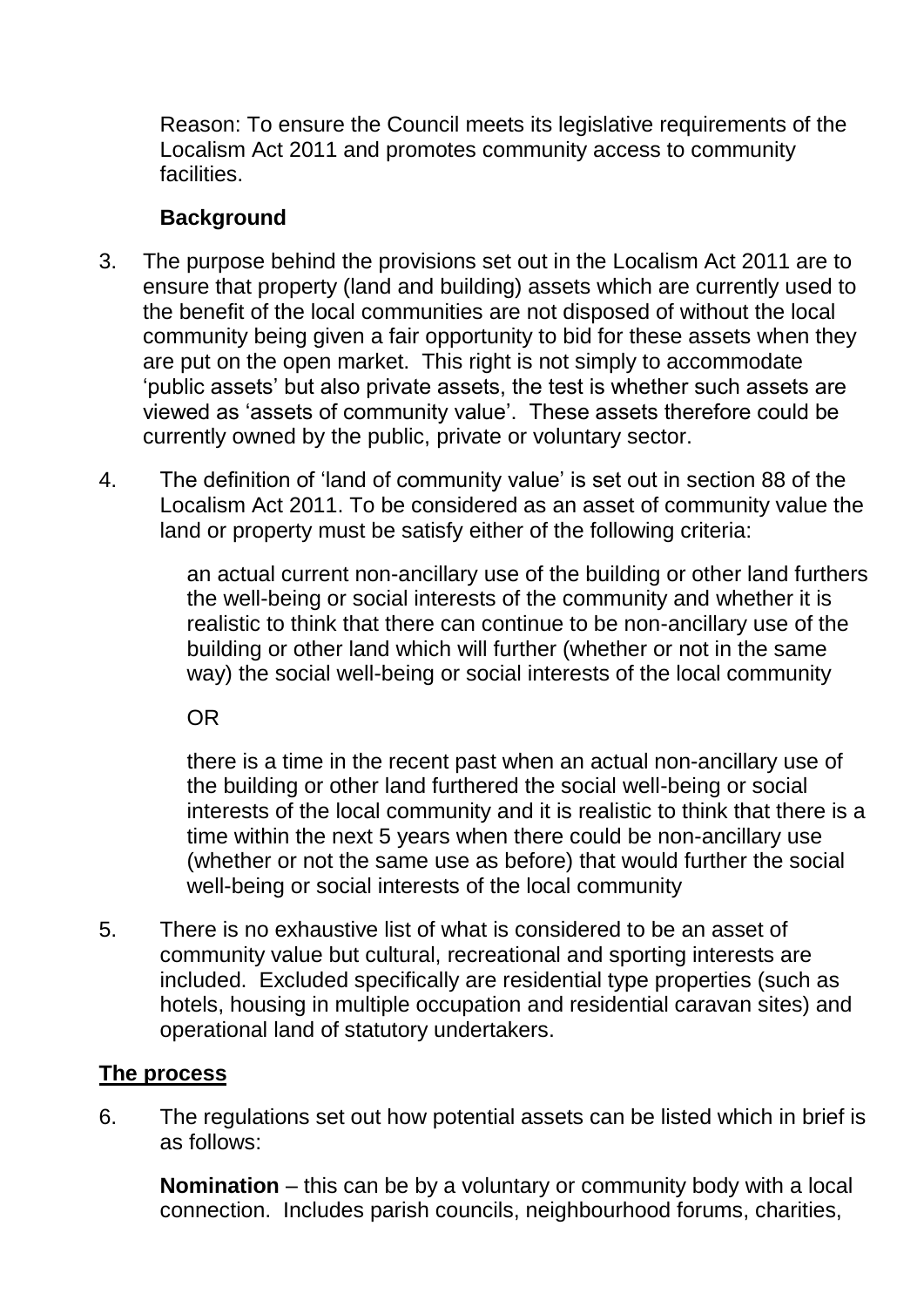community interest groups but excludes public or local authorities (except parish councils).

**Consideration** – the local authority have 8 weeks to make the decision. Under the Council's procedures the Executive member is the decision maker. If the nomination is successful the asset details are entered onto the 'Community Value list' – see below – and also the local land charges register. If unsuccessful then the details are entered onto an 'unsuccessful nominations' list for a period of 5 years to prevent repeat nominations. The owner can request a review of the decision which must be completed within 8 weeks and the owner can further appeal within 28 days of the review outcome to a Tribunal.

**Disposal of assets on the list** – if a building or piece of land which is on the list is going to be sold with vacant possession then the owner of the asset needs to give notice to the local authority. There is then a 6 week moratorium period for any community group to express interest in writing and if they do then a 6 month period for that group to prepare it's bid. After that period the owner can market the property and any bid from the community group will be considered with bids from other interested parties. There is no guarantee that the offer from the community group will be successful as the owner of the asset will dispose of the property in accordance with its own criteria for disposal. There are a number of exceptions contained within the legislation that mean that this moratorium period does not apply and the owner does not need to give notice of it's intention to sell. This includes when there is a legally enforceable requirement, which pre-dates the listing, to sell to a specific party.

**Compensation** – the presence of the land or building asset on the community value list may result in additional expenditure or a loss to the owner and therefore the owner can apply for compensation from the local authority. The figure is limited to costs or losses incurred only whilst the asset is on the list and could include such items as legal expenses for appeals, costs relating to the delay in the sale (such as maintenance, security, utility costs, loss of value)..

## **The Lord Nelson Public House**

7. The freehold of The Lord Nelson is owned by Act York Limited. The nomination is being made by Nether Poppleton Parish Council. Legal Services have confirmed that a nomination must be considered by the Council if the nominator is someone who meets the eligibility criteria specified in the relevant legislation and if the nomination form includes the information specified in regulation 6 of the ACV Regulations 2012.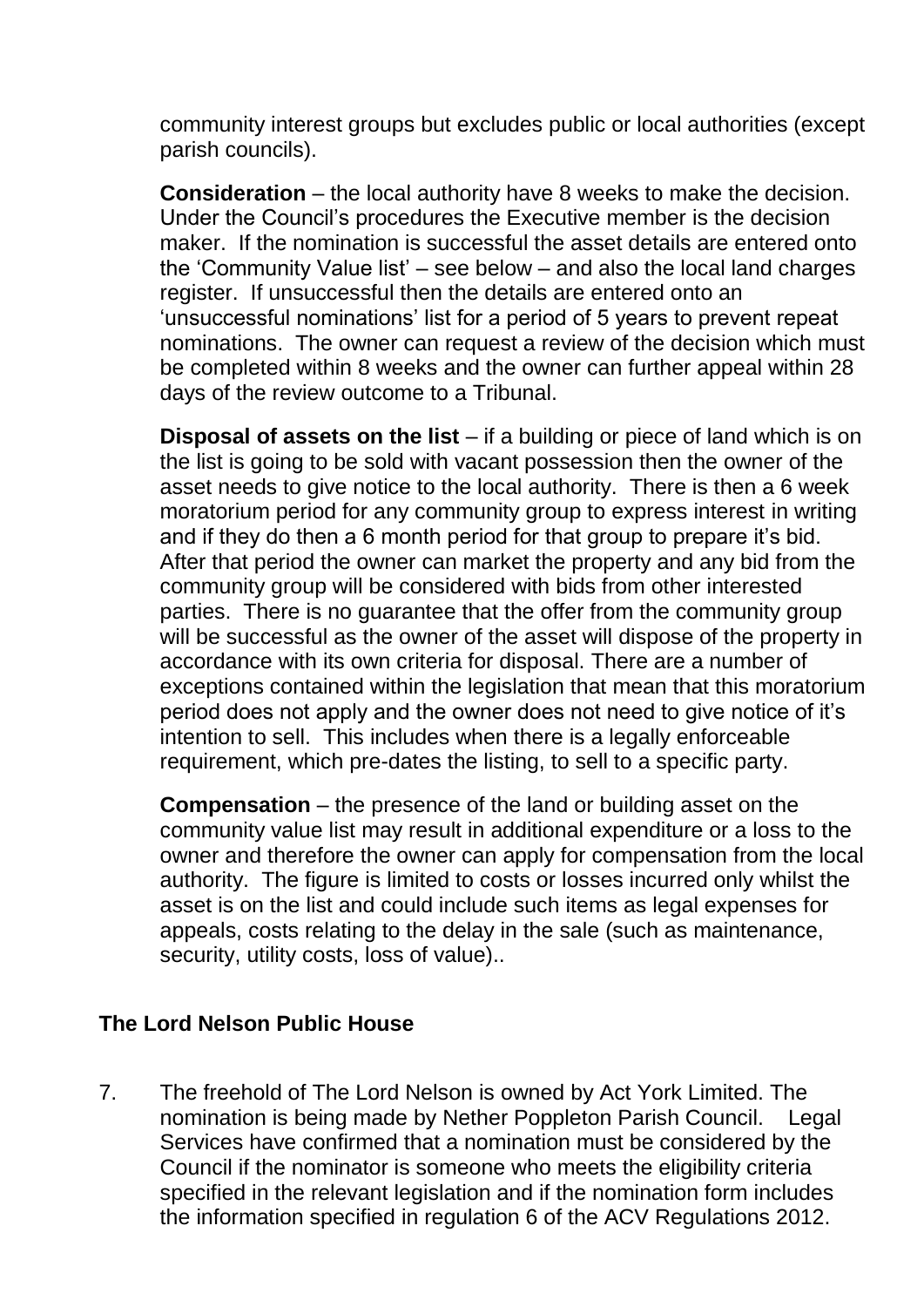Nether Poppleton Parish Council is an eligible organisation. In accordance with the regulations, the freehold owner occupier of the property has been informed in writing that the application has been made. They have been invited to make representations regarding the nomination.

- 8. Nether Poppleton Parish Council state in the nomination form that the Lord Nelson is the only public house that serves the traditional centre of Nether Poppleton village. It is a valuable and well frequented social and leisure facility boosting the social wellbeing of the community. Full details are provided in the nomination form in Annex 1.
- 9. There is significant precedent set elsewhere in the country from other authorities who have accepted pubs onto the list, even where they are currently run as commercial businesses. This property has previously been listed as an asset of community value.
- 10. A representation has been received from ACT York stating the pub is subject to an active planning application for improvements to the car park, beer garden landscaping and surface drainage. ACT York have also indicated that they may seek compensation from CYC for any financial costs or losses arising from listing as an ACV.
- 11. Negotiations in relation to a long term let of the pub are underway which is expected to secure the viability of the pub. ACT York states that listing as an ACV may have a direct consequence on negotiations in the immediate future to agree a tenant for the pub. ACT York states that this could result in a risk of closure of the pub.
- 12. ACT York also claim that the application misrepresents the truth regarding community value as it is not a busy pub frequented by many but supported by a small number of regular visitors. It is hoped that the investment in the past year will broaden appeal to the local community and associated sports groups for regular use.
- 13. ACT York claims that the pub is not popular with caravanners as it offers no facilities for them.
- 14. Act York claim that listing the Lord Nelson as an ACV increases the threat of closure and risks time and costs which would be better spent on improvements to the pub.
- 15. The application meets the criteria for listing. It is, therefore, recommended that the Lord Nelson Public House, Nether Poppleton, York, should be listed on the ACV register.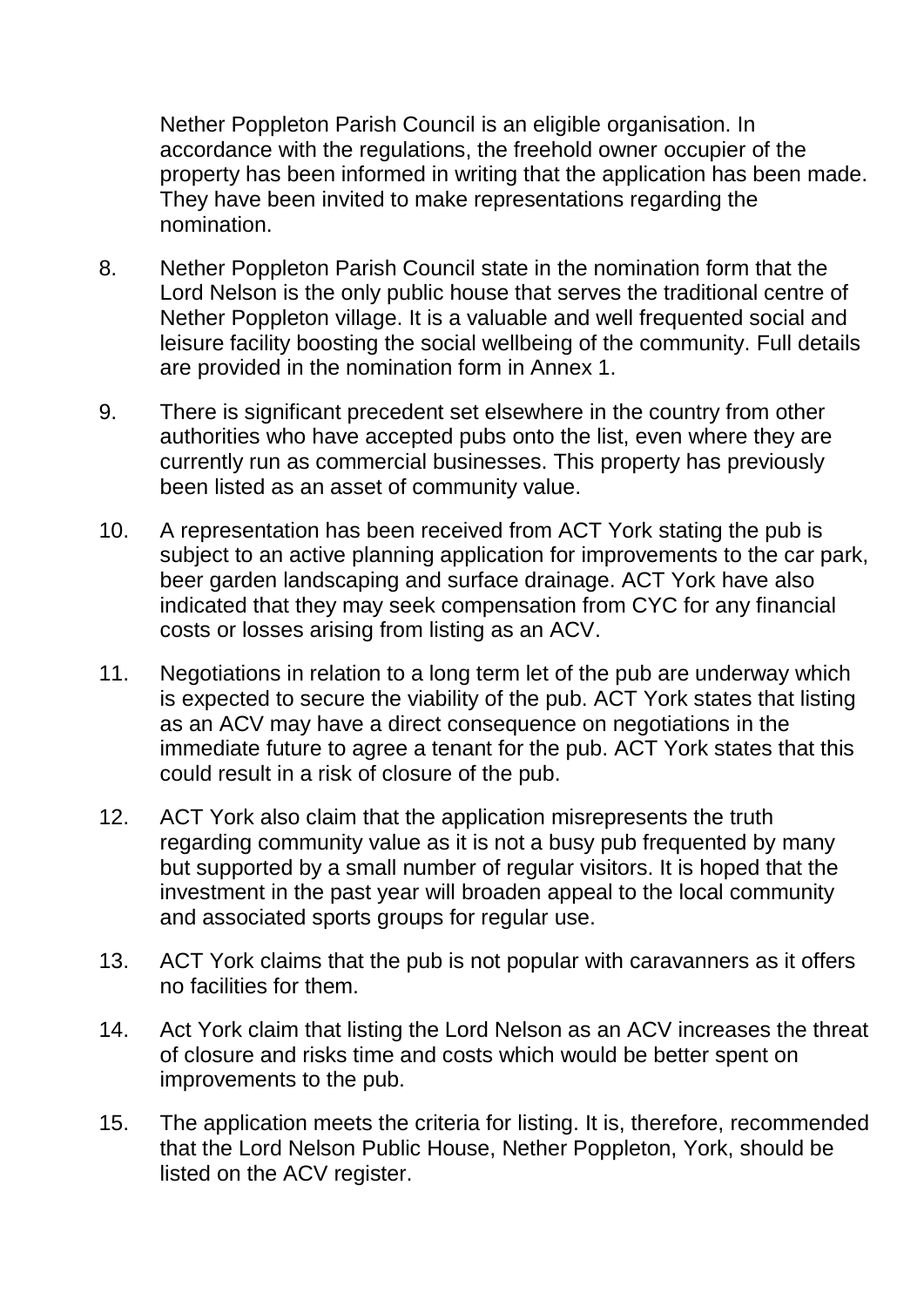# **Blacksmiths Arms Public House**

- 16. The freehold of the Blacksmiths Arms is owned by Samuel Smith's Brewery. The nomination is being made by Skelton Parish Council. Legal Services have confirmed that a nomination must be considered by the Council if the nominator is someone who meets the eligibility criteria specified in the relevant legislation and if the nomination form includes the information specified in regulation 6 of the ACV Regulations 2012. Skelton Parish Council are an eligible body as they are an unincorporated body whose activities are concerned with the Council's area, which does not distribute any surplus/profits to its members and which has at least 21 members who live in the local area. In accordance with the regulations, the freehold owner of the property and the occupiers of the property, have been informed in writing that the application has been made. They have been invited to make representations regarding the nomination.
- 17. Skelton Parish Council state in the nomination form that the Blacksmiths Arms has served the Skelton community for generations and for decades has been the only public house in the main village. It has also been a major social centre for a traditional part of village community life. It is currently closed for trading and has been for an extended period, which has resulted in a notable deterioration in Skelton's social cohesion.
- 18. Full details are provided in the nomination form in Annex 2.
- 19. A representation has been received from Samuel Smiths Brewery stating that it is a principle of the brewery to not sell or redevelop its pubs. The brewery has plans to carry out renovation work to the building, and is fully committed to re-opening the pub, once suitable new management is found. Samuel Smith's brewery does not believe that the Parish Council could ever be able to acquire the premises.
- 20. There is significant precedent set elsewhere in the country from other authorities who have accepted pubs onto the list, even where they are currently run as commercial businesses.
- 21. The application meets the criteria for listing. It is therefore recommended that the Blacksmiths Arms Public House, Shipton Road, Skelton, York should be listed on the ACV register.

# **Lendal Post Office, York.**

22. The freehold of Lendal Post Office is owned by Post Office Ltd. The nomination is being made by The Guildhall Branch of York Labour Party. Legal Services have confirmed that a nomination must be considered by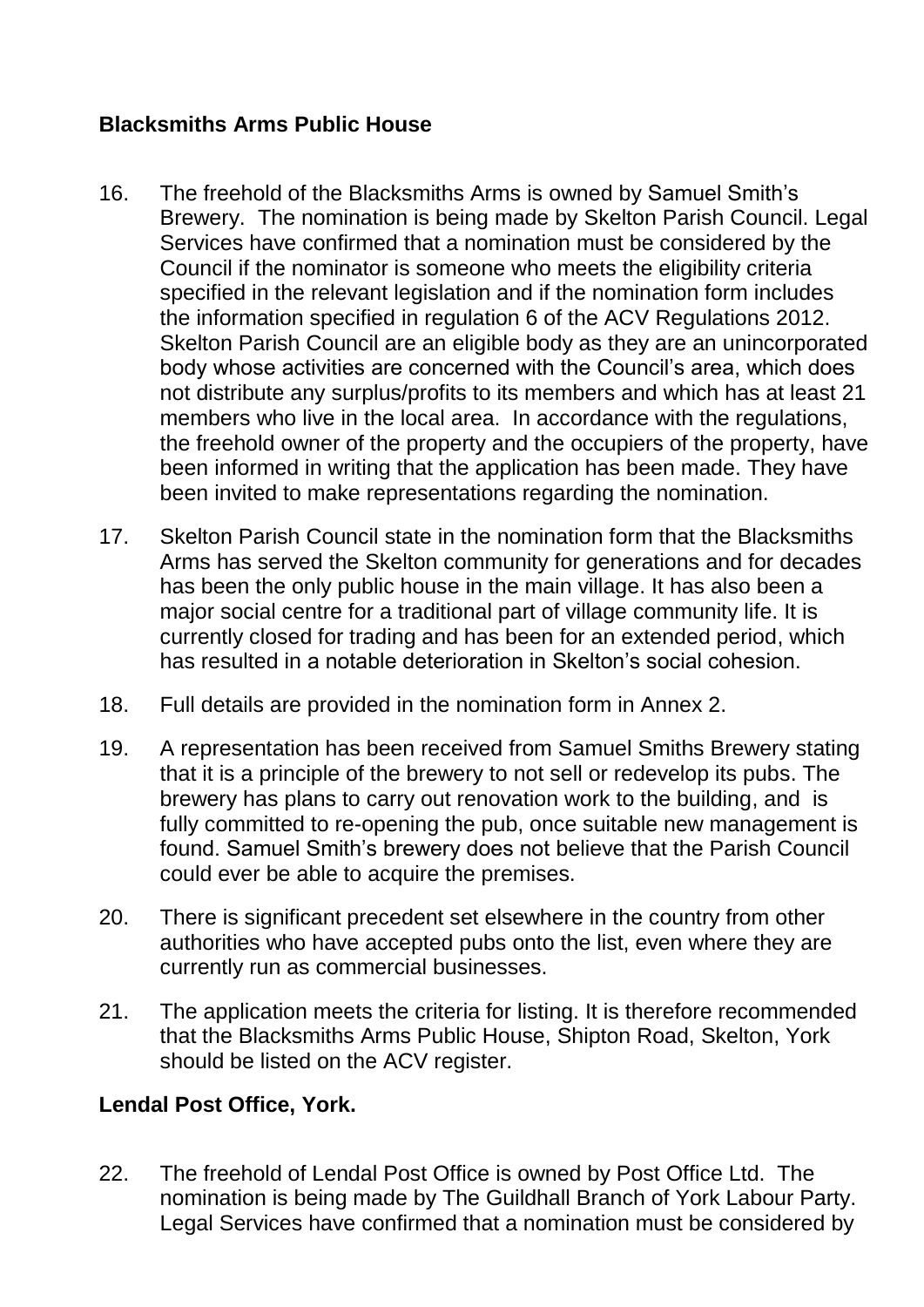the Council if the nominator is someone who meets the eligibility criteria specified in the relevant legislation and if the nomination form includes the information specified in regulation 6 of the ACV Regulations 2012. The Guildhall Branch of York Labour Party are an eligible body as they are an unincorporated body whose activities are concerned with the Council's area, which does not distribute any surplus/profits to its members and which has at least 21 members who live in the local area. In accordance with the regulations, the freehold owner of the property and the occupiers of the property, have been informed in writing that the application has been made. They have been invited to make representations regarding the nomination.

- 23. The Guildhall Branch of York Labour Party state in the nomination form that the Post Office building was custom-built in 1884 and was one of the last surviving late Victorian purpose-built post offices in use until 2019. They claim that the building is an asset to York citizens (and those living in the Guildhall Ward) and visitors to York and that it should retain its community based use.
- 24. Lendal Post Office closed in March 2019 with services being transferred to the nearby WH Smith store on Coney Street. The Post Office Ltd. undertook a short public consultation prior to the transfer of services and a campaign to retain the services on the existing site was unsuccessful. The application to list the former Post Office building as an Asset of Community Value has no impact upon the operational decision to move post office services from their original location. The application for ACV listing must only be determined by consideration of whether it meets the criteria for listing and must not take into account any views on the business that formerly operated from that building. Hence, the Executive Member is advised that the decision to list cannot relate to the rights and wrongs of any debate about the location of the delivery point for postal services.
- 25. Representations have been received from solicitors acting for the Post Office stating that the Lendal Post Office should not be listed as an Asset of Community Value for the following reasons.
	- I. Regulation 3 of the Assets of Community Value (England) Regulations 2012 ("the ACV Regulations") states that a building or other land falling within one or more of the categories specified in Schedule 1 of the ACV Regulations is not land of community value and therefore cannot be listed as an asset of community value. One of these exempt categories (pursuant to paragraph 4 of Schedule 1) is 'operational land' as defined by Section 263 of the Town and country Planning Act 1990 (1990 Act). Property is 'operational land' if it is land/property '*which is used by the provider,*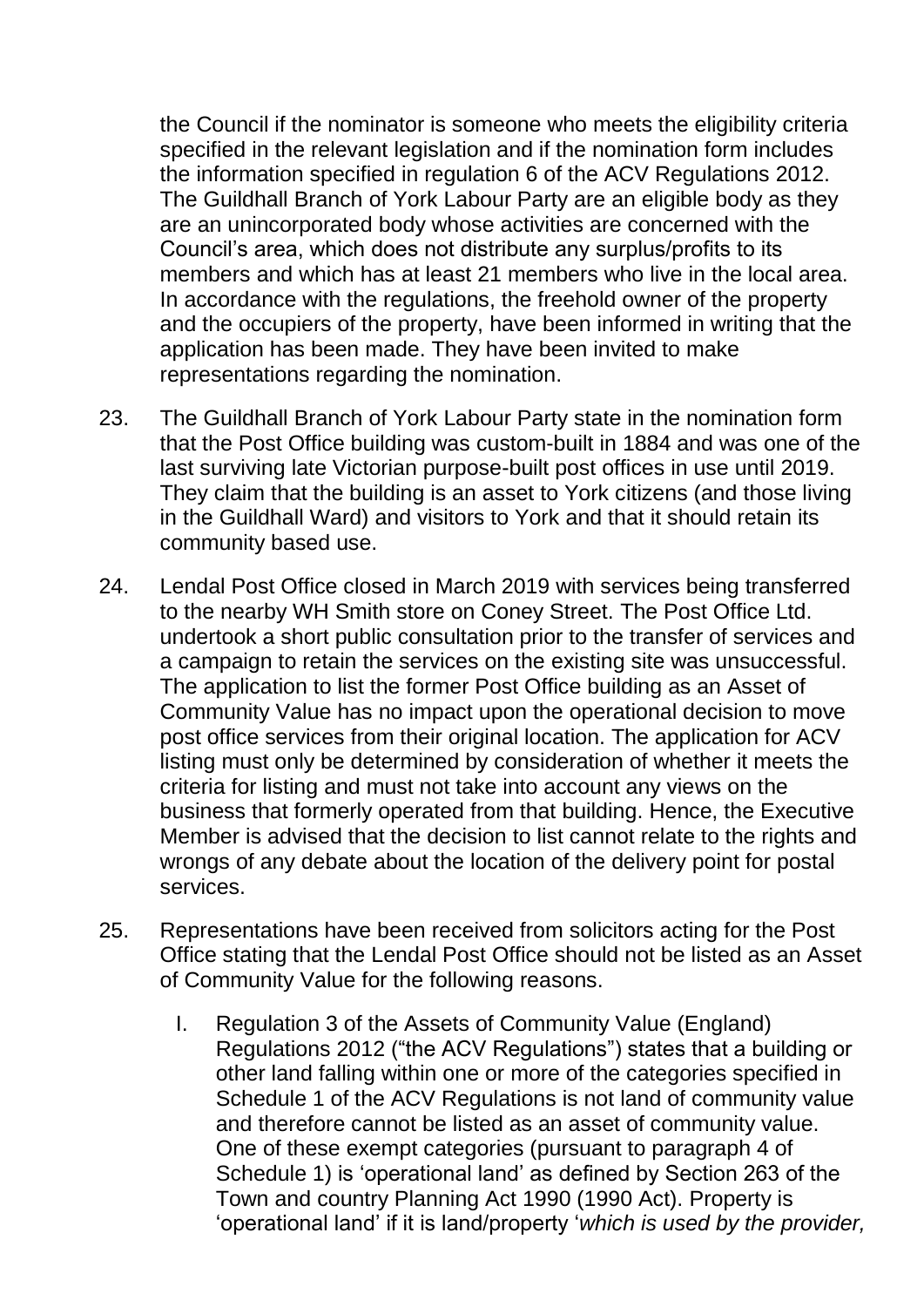*or a company associated with it, for any purpose in connection with the provision of a universal postal service' OR in which the provider, or a company associated with it, holds an interest for any such purpose"*

- II. Lendal Post Office is one of a number of post offices acquired during the last century that were owned by the Post Master General and later vested in the Post Office by virtue of the Post Office Act 1969. This specifically allows for such land to be treated as operational land for the purposes of section 263 of the1990 Act.
- III. In addition, the Lendal Post Office accepted mail items on behalf of the Royal Mail Network and therefore it qualifies as operational land as it was used by a universal provider in accordance with section 263(2E) of the 1990 Act. Post Office Ltd acts as Royal Mail's agent in accepting and processing mail within the postal service and it was thus providing services integral to the business of Royal Mail.
- 26. Post Office Ltd.'s solicitors therefore contend that Lendal Post Office is operational land and so is not land of community value.
- 27. In officers' opinion, Lendal Post Office is 'operational land' and so is not land of community value because officers consider it falls within the exemption specified at paragraph 4 of Schedule 1 of the ACV Regulations, because even though Lendal Post Office is not currently in use for the purpose of providing a postal service, it was acquired by Post Office Ltd for that purpose and is still owned by Post Office Ltd.
- 28. The decision to list the Post Office as an ACV must consider:
	- i. Whether the applicant is an eligible body as set out in regulation 6 of the legislation.
	- ii. Whether the premises meet the definitions of a community asset as set out in the legislation in section 88.
- 29. Whilst the application to list Lendal Post Office as an ACV does meet the first of these criteria in that the nominating body is eligible, it does not meet the second criteria as the building itself is exempt from the legislation due to it being an operational property of a statutory undertaker.
- 30. It is therefore recommended that the application to list Lendal Post Office as an Asset of Community Value is rejected.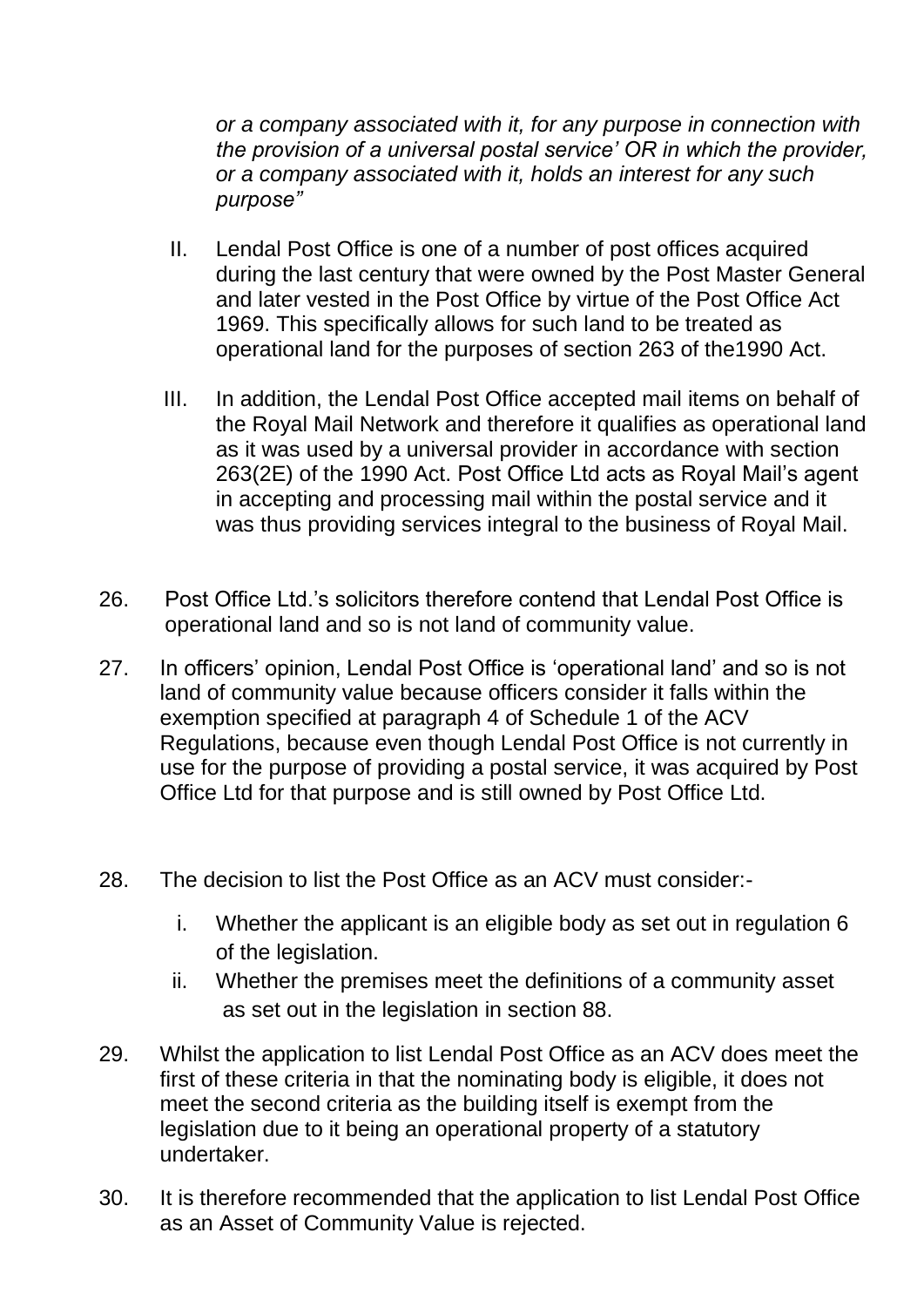# **Council Plan**

31. The listing of Assets of Community Value supports the council plan ambition to listens to residents through working with communities and partners.

# **Implications**

32.

**Financial** – Compensation may be payable by the Council to the owner of any property which is listed. The figure is limited to costs or losses incurred only whilst the asset is on the list and could include such items as legal expenses for appeals, costs relating to the delay in the sale (such as maintenance, security, utility costs, loss of value).

# **Human Resources (HR)** – none

## **Equalities, Crime and Disorder and IT -** none

**Legal** – Legal advice has been incorporated within this report.

**Property** – All property issues included in the report

**Other –** none

# **Risk Management**

- 33. If the assets are listed then the legislation states that the owners can, within 8 weeks of the decision date apply for a review of the listing as set out in paragraph 5 of this report.
- 34. Although there is no right of review by the applicants, if the decision was made not to list these properties this would have to be on the basis that the qualifying criteria as set out in the Localism Act 2011 had not been met.
- 35. If the Executive Member decides to agree the applications then there is risk that the landowner may seek a Judicial Review (JR) of the decision. If the Executive Member decides to reject the application then there is a risk that the applicant may seek a Judicial Review (JR) of the decision. In